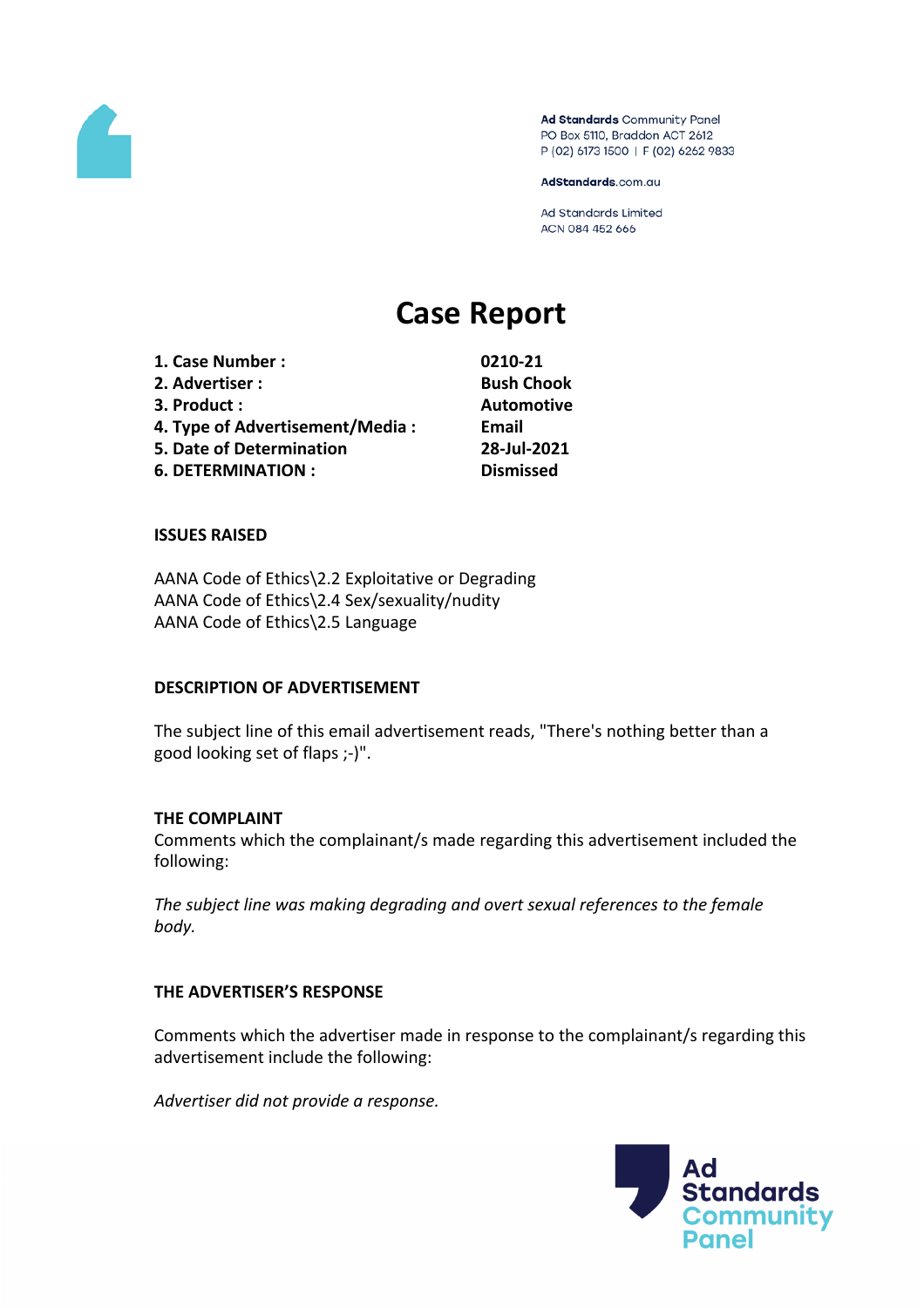

## **THE DETERMINATION**

The Ad Standards Community Panel (the Panel) considered whether this advertisement breaches Section 2 of the AANA Code of Ethics (the Code).

The Panel noted the complainant's concerns that the advertisement makes degrading and overt sexual references to the female body.

The Panel viewed the advertisement and noted the advertiser did not respond.

**Section 2.2: Advertising or marketing communications should not employ sexual appeal in a manner which is exploitative or degrading of any individual or group of people.**

The Panel noted the AANA Practice Note which provides guidance on the meaning of the terms exploitative and degrading:

Exploitative - (a) taking advantage of the sexual appeal of a person, or group of people, by depicting them as objects or commodities; or (b) focussing on their body parts where this bears no direct relevance to the product or service being advertised. Degrading – lowering in character or quality a person or group of people.

# **Does the advertisement use sexual appeal?**

The Panel noted that while the advertisement makes reference to 'flaps', the advertisement imagery contains no sexual appeal and the Panel considered that most members of the community would not find the advertisement to contain sexual appeal.

#### **Section 2.2 conclusion**

Finding that the advertisement did not employ sexual appeal, the Panel determined that the advertisement did not breach Section 2.2 of the Code.

# **Section 2.4: Advertising or Marketing Communications shall treat sex, sexuality and nudity with sensitivity to the relevant audience.**

The Panel noted the Practice Note for the Code states:

*"Discreet portrayal of nudity and sexuality in an appropriate context (eg advertisements for toiletries and underwear) is generally permitted but note the application of the relevant audience. More care should be taken in outdoor media than magazines, for example.*

*"Images of models in bikinis or underwear are permitted, however, unacceptable images could include those where a model is in a suggestively sexual pose, where*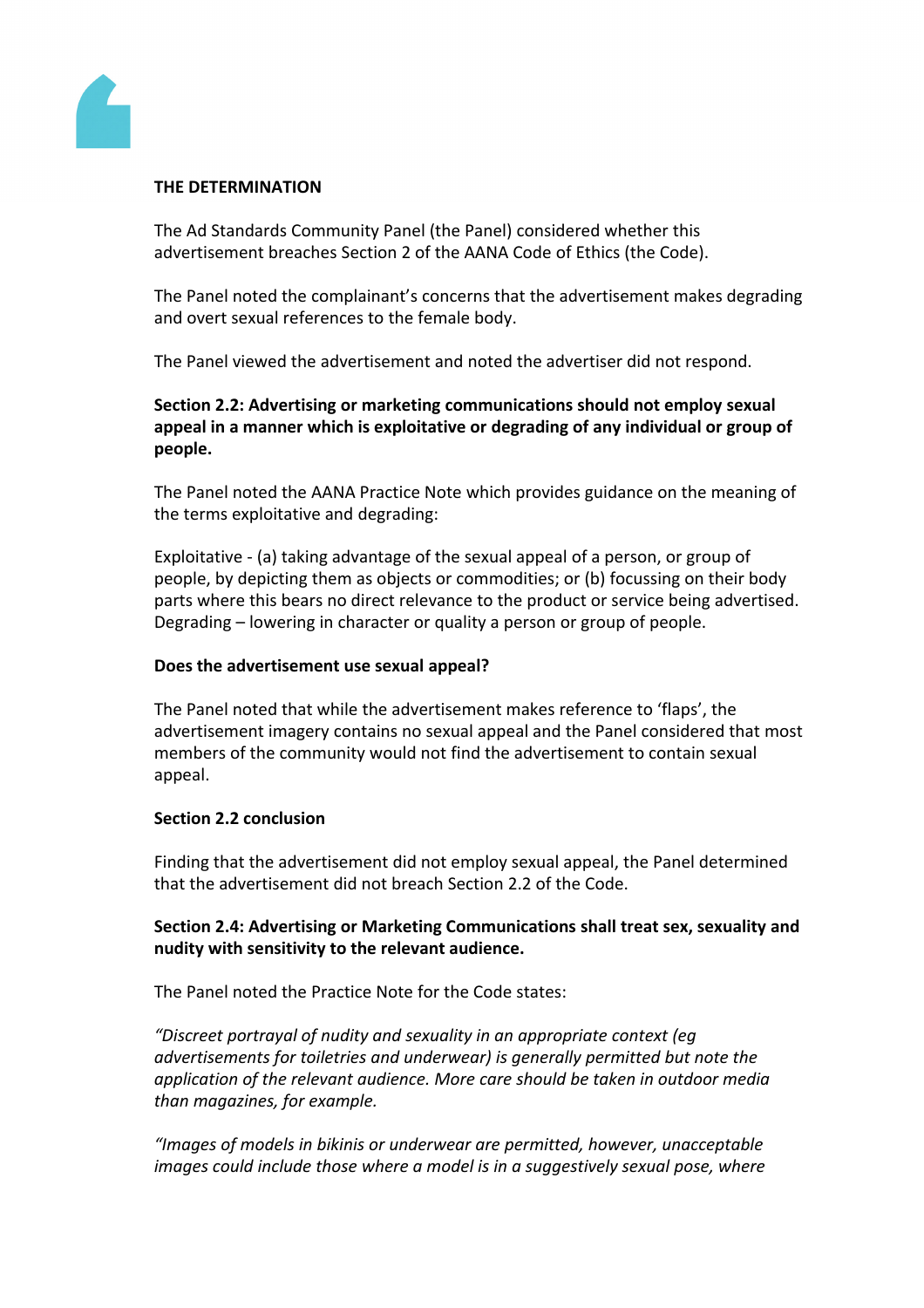

*underwear is being pulled up or down (by the model or another person), or where there is clear sexual innuendo from the ad (e.g. depicting women as sexual objects)."*

# **Does the advertisement contain sex?**

The Panel considered whether the advertisement contained sex. The Panel noted the definition of sex in the Practice Note is "sexual intercourse; person or persons engaged in sexually stimulating behaviour".

The Panel considered that the advertisement did not contain sex.

# **Does the advertisement contain sexuality?**

The Panel noted the definition of sexuality in the Practice Note is "the capacity to experience and express sexual desire; the recognition or emphasis of sexual matters".

The Panel noted that the advertisement makes an reference to "a good looking set of flaps" and considered that some members of the community may consider this to be a sexual reference. The Panel considered that the advertisement did contain sexuality.

# **Does the advertisement contain nudity?**

The Panel noted that the definition of nudity in the Practice Note is "the depiction of a person without clothing or covering; partial or suggested nudity may also be considered nudity".

The Panel noted that the advertisement contains text only and considered that there is no nudity depicted.

# **Is the issue of sexuality treated with sensitivity to the relevant audience?**

The Panel noted that the definition of sensitivity in the Practice Note is "understanding and awareness to the needs and emotions of others".

The Panel considered that the requirement to consider whether sexual suggestion is 'sensitive to the relevant audience' requires them to consider who the relevant audience is and to have an understanding of how they might react to or feel about the advertisement.

The Panel noted that this advertisement was the subject line of an email received by a subscriber of the advertiser's website. The Panel noted that the main product of the business is various products (such as apparel, luggage etc) branded with the advertiser's logo, or variations of it. The Panel considered that subscribers of such a business would be predominately adults.

The Panel noted that the purpose of the email was to advertise mud flaps, a product for vehicles.